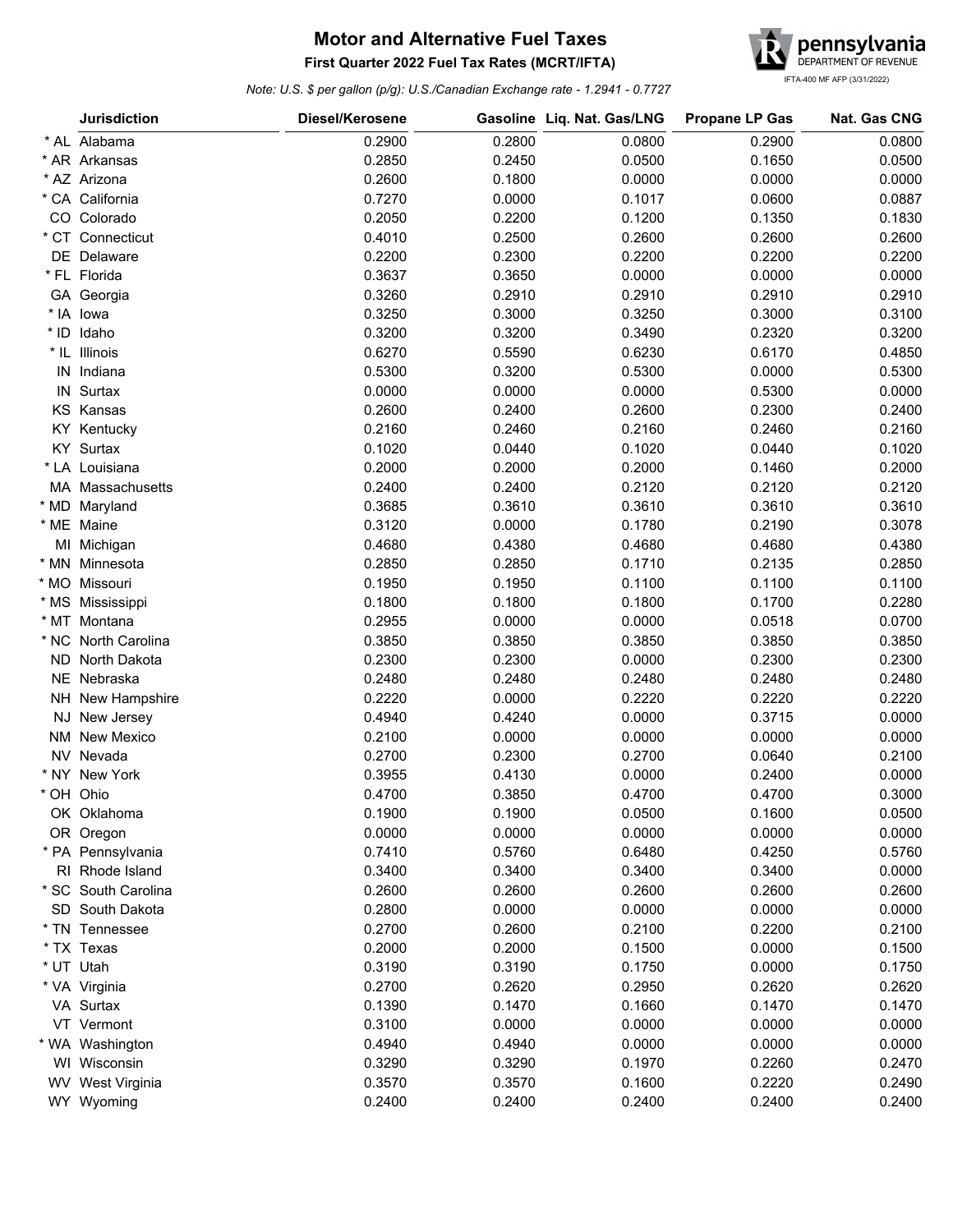| <b>Canadian Provinces</b>    |        |        |        |        |        |
|------------------------------|--------|--------|--------|--------|--------|
| * AB Alberta                 | 0.3803 | 0.3803 | 0.0000 | 0.2749 | 0.0000 |
| * BC British Columbia        | 0.7812 | 0.7154 | 0.3626 | 0.2831 | 0.2579 |
| * MB Manitoba                | 0.4095 | 0.4095 | 0.2925 | 0.0878 | 0.2925 |
| NB New Brunswick             | 0.7657 | 0.5765 | 0.6809 | 0.3770 | 0.6809 |
| NI Newfoundland and Labrador | 0.7965 | 0.6826 | 0.0000 | 0.3858 | 0.0000 |
| NS Nova Scotia               | 0.4504 | 0.4534 | 0.4504 | 0.2048 | 0.4504 |
| * ON Ontario                 | 0.4183 | 0.4300 | 0.0000 | 0.1258 | 0.0000 |
| * PF Prince Fdward Island    | 0.6493 | 0.4416 | 0.6195 | 0.0000 | 0.4194 |
| QC Quebec                    | 0.5908 | 0.5615 | 0.0000 | 0.0000 | 0.0000 |
| SK Saskatchewan              | 0.4388 | 0.4388 | 0.0000 | 0.2633 | 0.0000 |

*(\*) - See footnotes on following page(s).*

*Note: For all other fuel types, call 1-800-482-4382 for applicable tax rate and rate codes or visit WWW.IFTACH.ORG.*

## **Pennsylvania Department of Revenue Motor and Alternative Fuel Taxes Footnotes**

| <b>Alberta</b>      | Bill 1, An Act to Repeal the Carbon Levy, repeals the Climate Leadership Act and Climate Leadership Regulations effective<br>12.01 May 30, 2019. Accordingly the Alberta Carbon Levy no longer applies to any fuel as of that time. As this rate change<br>takes place in the middle of the quarter, there will be a split rate. Please contact Alberta Finance Tax and Revenue<br>Administration if you have any questions.                                                                                                                                                                                                                                                                                                                                |
|---------------------|-------------------------------------------------------------------------------------------------------------------------------------------------------------------------------------------------------------------------------------------------------------------------------------------------------------------------------------------------------------------------------------------------------------------------------------------------------------------------------------------------------------------------------------------------------------------------------------------------------------------------------------------------------------------------------------------------------------------------------------------------------------|
| Alabama             | The Rebuild Alabama Act (special session 2019-2) - Levies an incremental excise tax increase on gasoline and diesel fuel<br>by 0.06 effective September 1, 2019. Due to the effective date of this rate increase, there will be a split rate for third quarter<br>2019. The tax rate matrix has been updated with a rate of 0.18 for gasoline and 0.19 for diesel from July 1, 2019 through<br>August 31, 2019 and a rate of 0.24 for gasoline and 0.25 for diesel from September 1, 2019 through September 30, 2019.                                                                                                                                                                                                                                       |
| Arkansas            | Effective October 1, 2019, Arkansas tax rate for Gasoline increased to 24.5 cents per gallon along with Ethanol and<br>Methanol. The Diesel tax rate increased to 28.5 cents per gallon along with Biodiesel.                                                                                                                                                                                                                                                                                                                                                                                                                                                                                                                                               |
| <b>Arizona</b>      | Vehicles less than 3 axles and with declared Gross Vehicle Weight under 26,001 lbs are taxed at \$.18 per gallon                                                                                                                                                                                                                                                                                                                                                                                                                                                                                                                                                                                                                                            |
| British<br>Columbia | Ethanol and ethanol blends of gasoline must be reported as Gasoline and biodiesel and biodiesel blends must be reported<br>as Diesel. CNG tax rate is expressed in cents cubic meter (as per IFTA Ballot #3-2013) LNG tax rate is expressed in cents<br>per kilograms (as per IFTA Ballot #5- 2015) M-85 tax rate is based on a methanol : gasoline blend :: 85% : 15%                                                                                                                                                                                                                                                                                                                                                                                      |
| California          | CNG to be reported for each 100 cubic feet at standard pressure and temperature. A blend of Alcohol when containing not<br>more than 15% Gasoline or Diesel should be reported as E-85 or M-85.                                                                                                                                                                                                                                                                                                                                                                                                                                                                                                                                                             |
| <b>Connecticut</b>  | See Special Notice SN 2019 (2) Conversion Factors on Motor Vehicle Fuels Occurring In Gaseous Form for information<br>about conversion factors for compressed natural gas and propane.                                                                                                                                                                                                                                                                                                                                                                                                                                                                                                                                                                      |
| Florida             | Effective July 1, 2018, the current exemption of natural gas fuel (LNG and CNG) from the taxes imposed by Chapters 206<br>and 212, F.S., was extended through December 31, 2023.                                                                                                                                                                                                                                                                                                                                                                                                                                                                                                                                                                            |
| Iowa                | LNG is measured in Diesel Gallon equivalents of 6.06 pounds of liquefied natural gas and CNG is measured in Gasoline<br>Gallon equivalents of 126.67 cubic feet. Methanol is not subject to lowa fuel taxes unless blended with other motor fuels for<br>use in an aircraft or for propelling motor vehicles.                                                                                                                                                                                                                                                                                                                                                                                                                                               |
| Idaho               | FUEL PURCHASED ON IDAHO INDIAN RESERVATIONS - As of November 1, 2007, diesel purchased from retail outlets<br>on the Shoshone- Bannock Indian Reservation is Idaho tax-paid diesel for IFTA reporting & refund. Diesel purchased from<br>Coeur d'Alene & Nez Perce tribe outlets is not Idaho tax-paid diesel for IFTA reporting and refund purposes. Questions,<br>please call toll free 800-972-7855 ext 7855.                                                                                                                                                                                                                                                                                                                                            |
| <b>Illinois</b>     | LNG and Propane are taxed per diesel gallon equivalent (DGE) beginning July 1, 2017. LNG is taxed at the rate shown per<br>diesel gallon equivalent (DGE), with one DGE equal to 6.06 pounds of LNG. Propane is taxed at the rate shown per diesel<br>gallon equivalent (DGE) with one DGE equal to 6.41 pounds of propane. Multiply IL taxable and tax paid propane gallons by<br>0.651 to determine the DGEs subject to the Illinois rate. CNG is taxed at the rate shown per gasoline gallon equivalent<br>(GGE), with one GGE equal to 5.66 pounds of compressed natural gas. All other fuels are taxed at the rates shown per<br>gallon. For further information, see Informational Bulletin FY 2017-15, available on our website at tax.illinois.gov. |
| Louisiana           | Beginning January 1, 2016 the tax on CNG, LNG, and LPG will be added to the price of the fuel dispensed at the pump or<br>from a storage facility.                                                                                                                                                                                                                                                                                                                                                                                                                                                                                                                                                                                                          |
| <b>Manitoba</b>     | Tax Rate for LNG and CNG is per cubic meter.                                                                                                                                                                                                                                                                                                                                                                                                                                                                                                                                                                                                                                                                                                                |
| <b>Maryland</b>     | CNG: A gallon of CNG means 126.67 cubic feet of natural gas at 60 degrees Fahrenheit and one atmosphere of pressure,<br>or 5.66 pounds of natural gas.                                                                                                                                                                                                                                                                                                                                                                                                                                                                                                                                                                                                      |
| <b>Maine</b>        | CNG rate now complies with R222.                                                                                                                                                                                                                                                                                                                                                                                                                                                                                                                                                                                                                                                                                                                            |
| <b>Minnesota</b>    | CNG rate: The rate converted to Cubic Feet is \$0.00225                                                                                                                                                                                                                                                                                                                                                                                                                                                                                                                                                                                                                                                                                                     |